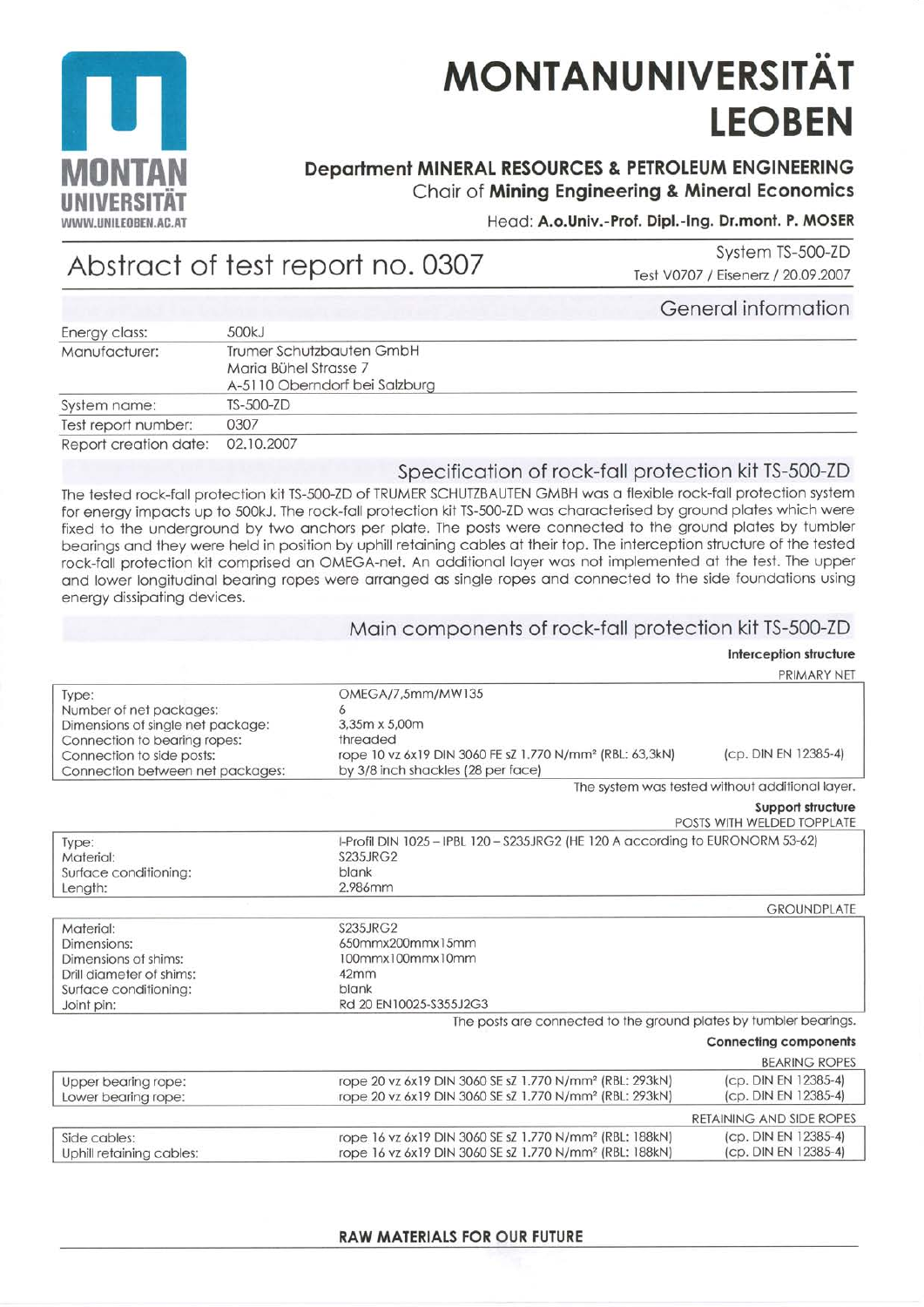#### **Energy dissipating devices**

**ENERGY DISSIPATING DEVICES IN BEARING ROPES** 

| Type:                        | AVT phx/FLA25x60/2,5W             |  |
|------------------------------|-----------------------------------|--|
| Material:                    | St 37-2 (S235JR)                  |  |
| Diameter:                    | 200 mm                            |  |
| Position:                    | at the right and left foundations |  |
| Connection to rope:          | $\frac{3}{4}$ inch shackle        |  |
| Connection to anchor:        | $\frac{3}{4}$ inch shackle        |  |
| Number/Surface conditioning: | 1 element per connection/blank    |  |
|                              |                                   |  |

#### Summary of test results

The tested rock-fall protection kit TS-500-ZD of TRUMER SCHUTZBAUTEN GMBH was hit by a block of reinforced concrete with a mass of 1.573kg and a velocity of 26,90m/s. The impact was placed in a height of 1,32m. The angle of block trajectory was determined with 35,86°. The impact energy was determined with 569kJ. The maximum horizontal system elongation was 5,98m. The block was stopped and caught by the rock-fall protection kit and did not touch the ground during the test until the system reached the maximum elongation. The whole impact energy was absorbed by the tested rock-fall protection kit. The energy impact did not cause visible damages of main components, but a few wires of the longitudinal bearing ropes were shopworn at the guiding devices of the inner posts and the joint pins of the inner posts were moderately deformed. In the place of impact the primary net was deformed irreversibly. The energy dissipating devices in the longitudinal bearing ropes were stretched but still had about 10% of their deformation capacity after the test. As a consequence of the impact the nominal height of the rock-fall protection kit was reduced from 3,03m to 1,53m, which means a residual height of the tested system of 50,35% of its nominal height.

#### Affirmation of test report no. 0307

The chair of Mining Engineering and Mineral Economics at the University of Leoben confirms that test report no. 0307 about the testing of rock-fall protection kit TS-500-ZD is correct in respect of content and matter of fact.

The rock-fall protection kit TS-500-ZD of Trumer Schutzbauten GmbH was tested according to the future "Guideline For European Technical Approval of Falling Rock Protection Kits" and has passed the Maximum Energy Level (MEL) test.

According to the test criterion "residual height" the system is classified as System of Category A (residual height > 50% nominal height).

Leoben, the  $\frac{20}{10}$   $\frac{20}{10}$ 

(Dipl.-Ing. Christian Heiss)



(Ao.Univ.-Prof. Dipl.-Ing. Dr.mont. Peter Moser)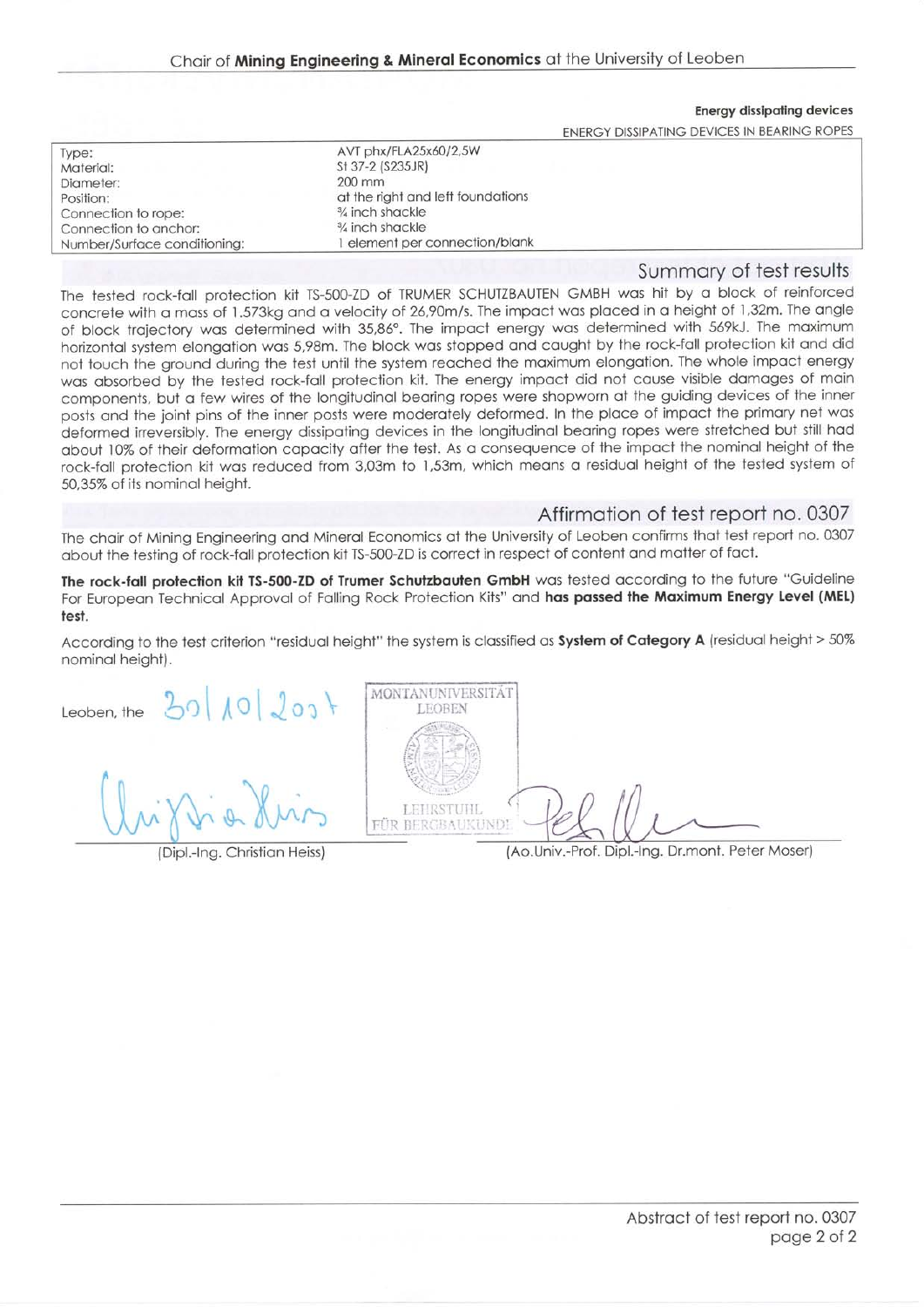

Rockfall Protection System TS-500 · Lateral View Rockfall Protection System TS-500 - Lateral View